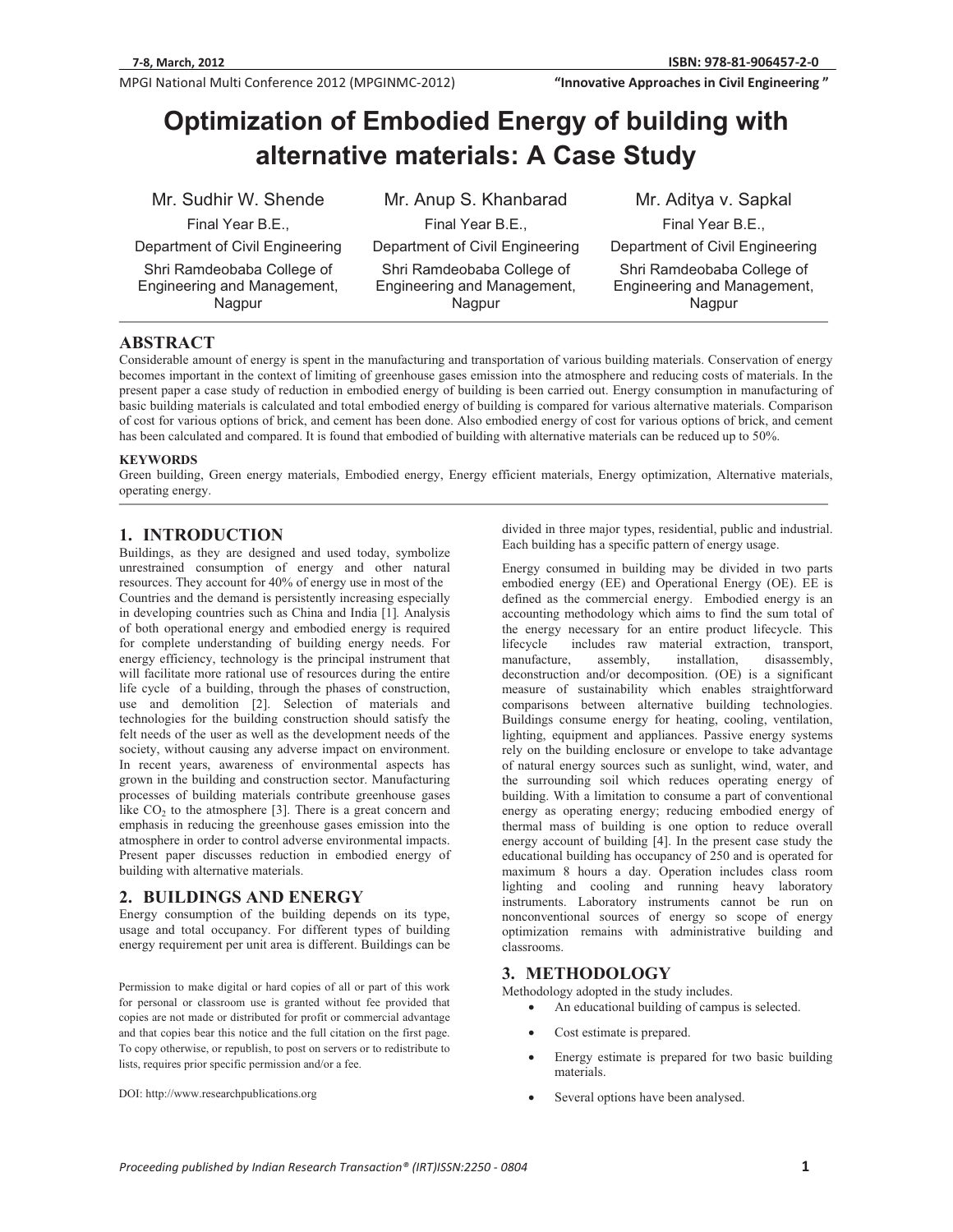# **MPGI National Multi Conference 2012 (MPGINMC-2012) <b>The Conference of City Conference 2012** (MPGINMC-2012) **The Conference of City Conference 2012** (MPGINMC-2012)

 $\bullet$ Best option from energy and cost is suggested.

#### **4. CASE STUDY**

To assess the energy consumption pattern in educational structures, a R.C.C. framed structure, located in Nagpur, in composite climate, is studied. The composite climatic zone of India is where maximum temperature is around  $48^{\circ}$ C and minimum temperature is around  $25^{\circ}$ C. Building comprises of three storeys and has a design life of sixty years. The ground floor of the building comprises of 4 rooms and 3 laboratories. The area considered for the proposed study is  $89.5 \text{ m}^3$  having long wall in east- west direction and short wall in north-south direction. Thickness of walls is 230 mm. The cost of conventional and green material have been compared and shown in fig. 1 and the comparison of the embodied energy between conventional and green material is given in fig. 2. A comparative analysis of EE of these options has been done.

Total occupancy of the building under consideration is 250 with eight hours operation on an average.



**Fig. 1 Comparative study of walling material** 



**Fig. 2 Comparative study of cement** 

The transportation distance also has the considerable impact on the total energy of the building, as more the transportation distance, considerably more will be the energy required for the transportation which in turns adds to the total energy requirement. Table no. 1.

**Table No. 1. Transportation Energy** 

| Sr.<br>Item |  | <b>Transportation Distance</b> |  |  |
|-------------|--|--------------------------------|--|--|
| N0.         |  | (In KMD)                       |  |  |

### **81-906457-2-0 "InnovativeApproachesinCivilEngineering"**

|    | Clay Brick        | $25-30$ km         |
|----|-------------------|--------------------|
| 2. | Fly ash Brick     | $20 - 25$ km       |
|    | <b>AAC</b> blocks | $8-10$ km          |
|    | <b>OPC</b>        | $10-15 \text{ km}$ |
|    | <b>PPC</b>        | $10-15 \text{ km}$ |

#### **Comparison of cost and EE**

Quantity of construction material has been worked out. Estimated quantity of walling material is 89.5 cum and cement is 32.054 cum i.e. 902 bags. Rates are taken from local manufacturers and suppliers of the respective material.

|  |  |  | Various options for walling and cementing material are:- |
|--|--|--|----------------------------------------------------------|
|--|--|--|----------------------------------------------------------|

| <b>Sr</b>        | Item              | Designation | Rate Per cum |
|------------------|-------------------|-------------|--------------|
| $\bullet$        |                   | In paper    |              |
| N                |                   |             |              |
| $\mathbf{o}$     |                   |             |              |
| 1.               | Clay Brick        | CВ          | 2500         |
| 2.               | Fly ash Brick     | FAB         | 2000         |
| 3.               | <b>AAC</b> blocks | AAC         | 3300         |
| $\overline{4}$ . | Ordinary          | <b>OPC</b>  | 260 per Bag  |
|                  | portland cement   |             |              |
| 5.               | Portland          | <b>PPC</b>  | 275 per Bag  |
|                  | Pozzolana         |             |              |
|                  | cement            |             |              |

**Data Of the Embodied energy(EE) was taken from the local manifactures of the respective material** 

| Sr.              | Designation | EE       |
|------------------|-------------|----------|
| $\overline{N_0}$ | In paper    | per unit |
|                  |             | MJ       |
|                  | CB          | 4050     |
| 2.               | FAB         | 1100     |
| 3.               | <b>AAC</b>  | 1920     |
|                  | <b>OPC</b>  | 852      |
|                  | <b>PPC</b>  | 507      |

**Table No. 2 Cost Comparision and Saving.** 

| S            | Materia      | $\circ$       | Cost in Rupees |           |          |
|--------------|--------------|---------------|----------------|-----------|----------|
| $\mathbf{r}$ | 1            | pt            | Conventi       | Energy    | Saving   |
|              |              | io            | onal           | efficient |          |
| n            |              | ns            | Material       | material  |          |
| $\Omega$     |              |               |                |           |          |
| ٠            |              |               |                |           |          |
|              |              | $\mathsf{C}$  | 223750.0       |           |          |
|              |              | B             | 0              |           |          |
|              |              | F             |                |           |          |
|              |              | А             |                | 179000.00 | 44750.00 |
| 1            | <b>Brick</b> | B             |                |           |          |
|              |              | А             |                |           |          |
|              |              | А             |                | 295350.00 |          |
|              |              | $\mathcal{C}$ |                |           | 71600.00 |
|              |              |               |                |           |          |
|              |              | О             | 234520.0       |           |          |
|              |              | P             | 0              |           |          |
| 2            | Cement       | C             |                |           |          |
|              |              | P             |                |           |          |
|              |              | P             |                | 248050.00 | 13530.00 |
|              |              | C             |                |           |          |

**Table No. 3. Energy comparision and saving.**